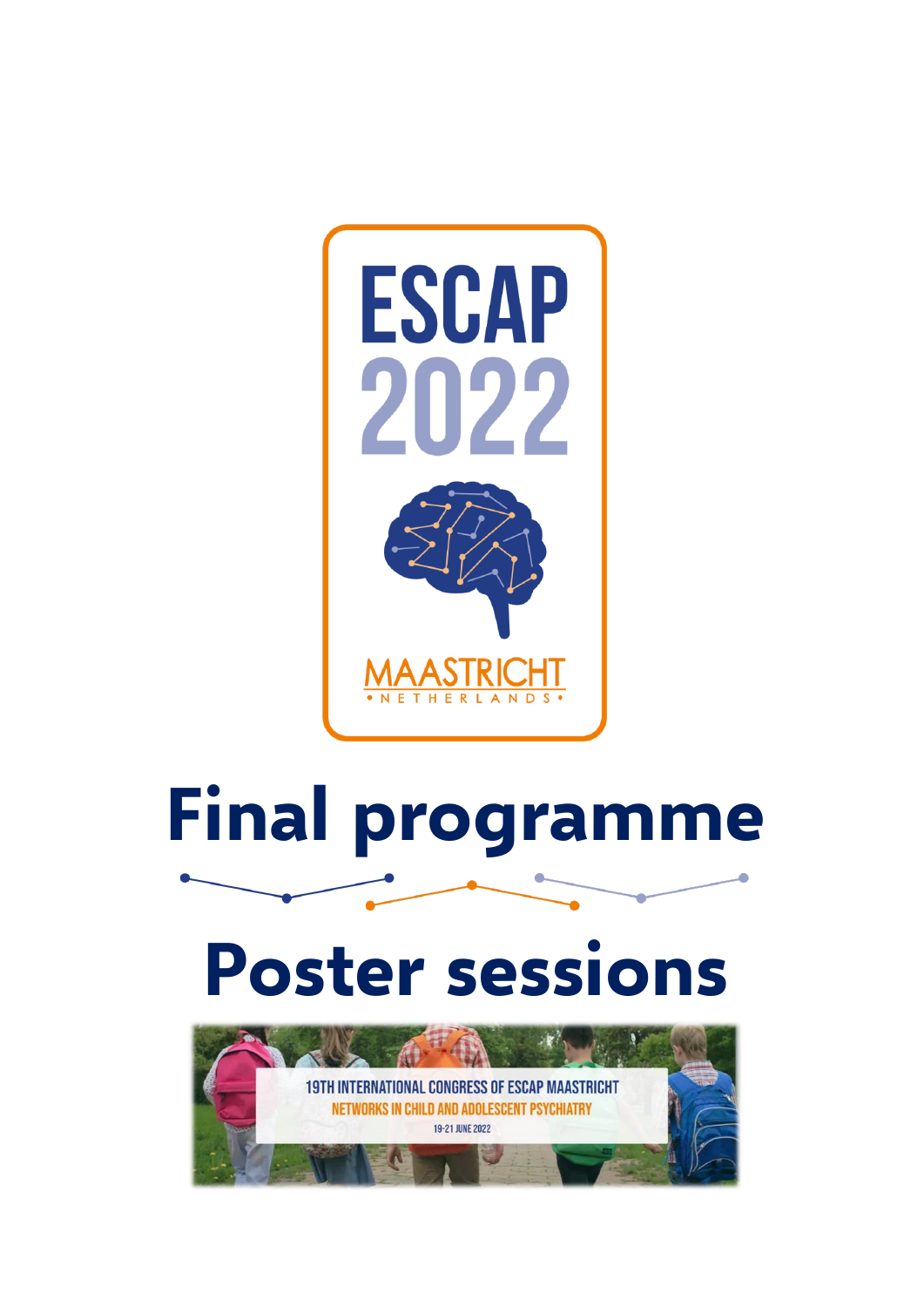

# <span id="page-1-0"></span>**FINAL PROGRAMME Poster sessions**

Version: 28 April 2022

## **Content**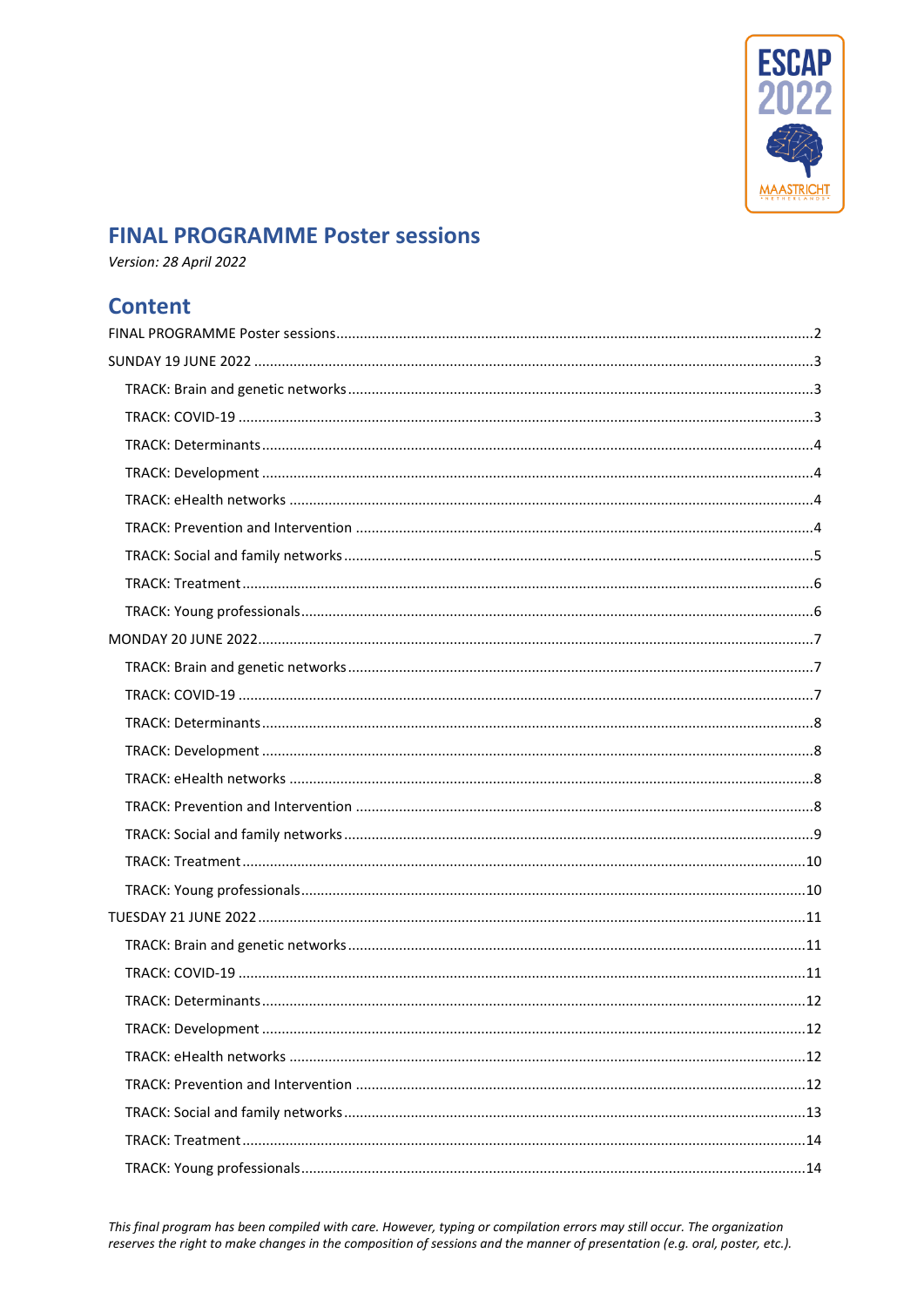

## <span id="page-2-0"></span>**SUNDAY 19 JUNE 2022**

**Presenting moments:** 

| <b>Morning coffee break:</b> | $10.45 - 11.15$ hours |
|------------------------------|-----------------------|
| Lunch break:                 | $12.30 - 13.30$ hours |
| Afternoon coffee break:      | $15.15 - 15.45$ hours |

#### <span id="page-2-1"></span>**TRACK: Brain and genetic networks**

- o Abstract ID#72 Non-verbal Learning Disorder: A cognitive case series of young people referred for a neurodevelopmental assessment - Maia Penfold
- o Abstract ID#87 Evaluation of Responding Joint Attention Abilities In Children With Attention Deficit Hyperactivity Disorder: An Eye Tracking Study - Rahime Duygu Temeltürk
- o Abstract ID#132 Neuroimaging in Adolescent Non-Suicidal Self-Injury Novel Approaches beyond the Scanner - Julian Koenig
- o Abstract ID#143 Adolescent non-suicidal self-injury and the autonomic nervous system a focus on circadian variation - Christine Sigrist
- $\circ$  Abstract ID#180 Polygenic risk scores for antisocial behavior in relation to amygdala morphology across an attention deficit hyperactivity disorder case-control sample with and without disruptive behavior - Renee Kleine Deters
- o Abstract ID#244 Shared and differential brain functional connectivity patterns in children with Autism Spectrum Disorder and their siblings - Daniel Ilzarbe

#### <span id="page-2-2"></span>**TRACK: COVID-19**

- o Abstract ID#17 EFFECT OF THE PANDEMİC ON INFANT MENTAL HEALTH : EXPERIENCES FROM A CLINIC IN TURKEY - Gokce Yagmur Efendi
- o Abstract ID#19 Child And Adolescent Mental Health During the Pandemic: How Were Consultation Rates Affected? - Beste Doğar Karaca
- o Abstract ID#21 Sense of loneliness and Suicidal ideation among college students during the COVID-19 pandemic - Sami Hamdan
- o Abstract ID#33 Coping with Adolescent mental health and social changes in the post covid reality Miguel Cardenas
- o Abstract ID#41 Increasing internalizing behaviors due to the COVID-19 pandemic in a sample of 2–6 year-old children - Irina Jarvers
- o Abstract ID#137 Intervention Protocol in a Child- Adolescent Psychiatry Department during Global Health Emergency - Nathalia Badilla
- o Abstract ID#175 Increase in emotional distress and self-injurious behaviour due to the COVID-19 pandemic in university students with a lifetime history of non-suicidal self-injury - Daniel Schleicher
- o Abstract ID#177 Post-Traumatic Stress Symptoms in a sample of children and adolescents during COVID-19 pandemic in Spain. - María Vallejo-Valdivielso
- o Abstract ID#188 Child and adolescent psychiatric visits to major health institution in Montenegro during COVID-19 pandemic - Iva Ivanović
- o Abstract ID#190 Covid-19: Has it improved the treatment pathway for young people with ADHD in ADMiRE? - Jane McGrath
- o Abstract ID#221 COVID-19 LOCKDOWN EFFECTS IN SPAIN: INCREASED DEPRESSION AND ANXIETY SYMPTOMS IN YOUTHS. - XAVIER ESTRADA-PRAT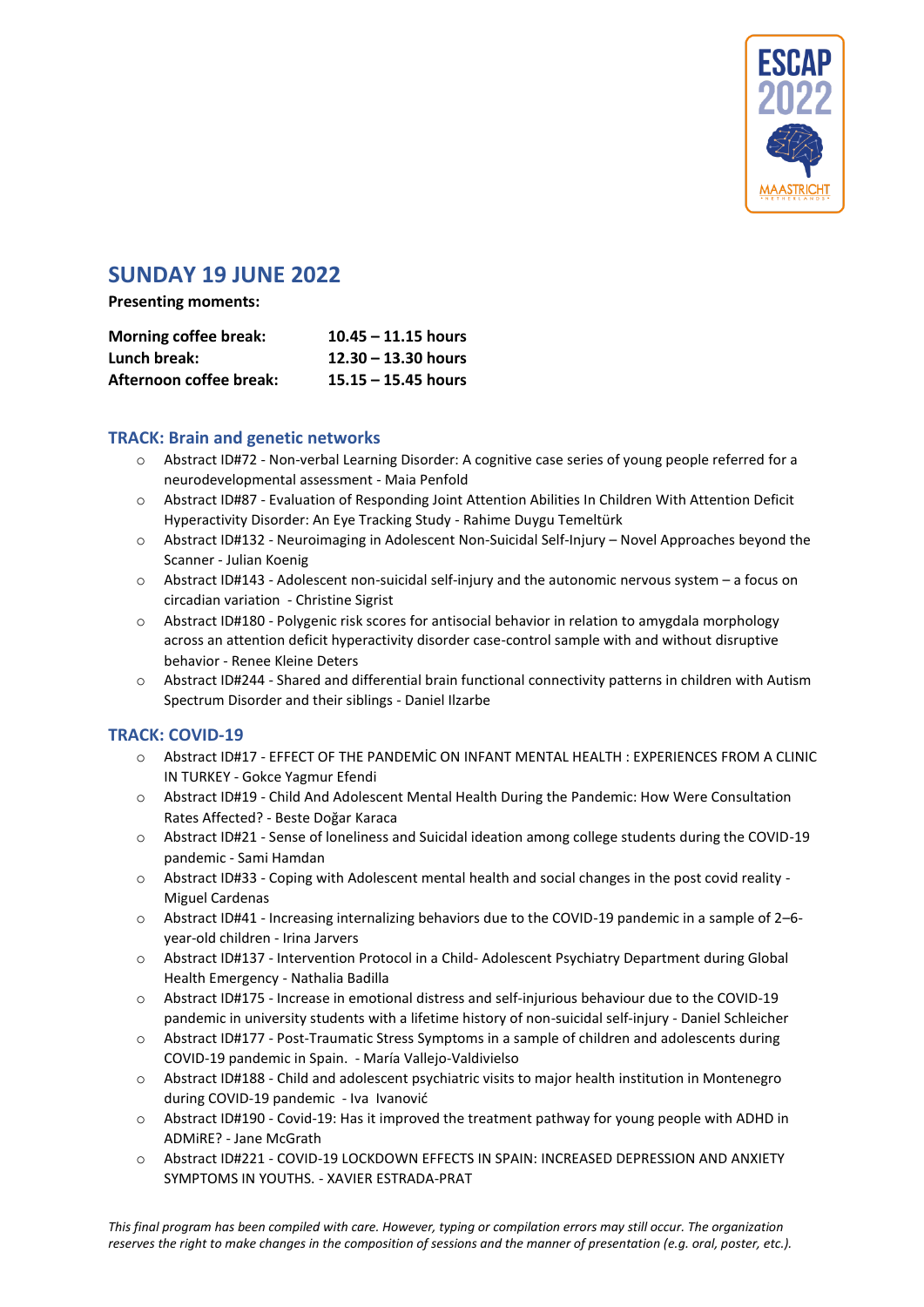

o Abstract ID#283 - Covid-19 Pandemic Impact On Trends In Referrals In A Child And Adolescent Psychiatry Outpatient Service In Northern Portugal - Rui Sampaio

#### <span id="page-3-0"></span>**TRACK: Determinants**

- o Abstract ID#91 Assessing the impact of childhood adversity on identity formation and psychopathology in adolescence - Celine Samaey
- o Abstract ID#106 Leveraging administrative data to better understand and address child maltreatment: a scoping review of data linkage studies - Shruti Das
- o Abstract ID#112 Do children with Disruptive Mood Dysregulation Disorder show executive dysfunction? Preliminary findings - Astrid Brænden
- o Abstract ID#123 Dissociating effect of anxiety and depression on updating emotional information in working memory among emerging young adults: A hierarchical linear modeling approach - Xu Li
- o Abstract ID#138 Exploring sex differences in the association of age with depressive symptomatology in childhood and adolescence: A network study - Leonie Klaufus
- o Abstract ID#164 Are the prodromal symptoms and the duration of untreated psychosis different in early vs. adult onset in schizophrenia spectrum or bipolar disorders first episode of psychosis patients? - De la Serna Elena
- o Abstract ID#173 Low household income and adolescent mental health Susan Ravensbergen
- o Abstract ID#181 Bubbles: emotion perception in adolescents with non-suicidal self-injury Alexandra Otto

#### <span id="page-3-1"></span>**TRACK: Development**

- o Abstract ID#37 Conduct disorder and social mechanism Yi-An Liao
- o Abstract ID#135 Executive functions of children with oral clefts: A pilot study. Kinga Amalia Sandor-Bajusz
- o Abstract ID#136 Play therapy as a choice during pandemic Covid 19,challenges and possibilities Natasa Ljubomirovic
- o Abstract ID#172 Drawing yourself in the assessment of mental development in IVF children with normal and impaired mental health - Natalia Zvereva
- o Abstract ID#193 Title : Prevalence of autism spectrum disorder in young people attending ADMiRE, Ireland's first specialist paediatric Attention Deficit Hyperactivity Disorder service - Sinead Killeen
- o Abstract ID#269 Empathizing-alexithymic profile in patients with Anorexia Nervosa Florina Rad
- o Abstract ID#270 Body image of the children with type 1 diabetes Ekaterina Sedova
- o Abstract ID#279 Homocysteine, Vitamin B12, Vitamin D, Ferritin and Iron serum levels in Boys with Attention Deficit Hyperactivity Disorder - Tanja Lukovac
- o Abstract ID#291 Up to one third of the children with Attention Deficit with Hyperactivity Disorder (ADHD) may have an isolated and increased free-T3 - Hervé CACI
- o Abstract ID#302 Perfectionism, Personality and Children Psychopathology: An intergenerational transmission? A Study of a clinical sample of Italian children and their parents. - Melania Martucci

#### <span id="page-3-2"></span>**TRACK: eHealth networks**

- o Abstract ID#355 Response Compliance and Participant Retention in Ambulatory Assessment Designs in Children and Adolescents: A Meta-analysis Update - Konstantin Drexl
- o Abstract ID#397 Telehealth assessment for Autism Spectrum Disorder diagnosis Aude DE GAULMYN

#### <span id="page-3-3"></span>**TRACK: Prevention and Intervention**

- o Abstract ID#3 RISK TOLERANCE IN YOUTH WITH EMERGING MOOD DISORDERS Ange Weinrabe
- o Abstract ID#10 A simple intervention Improved Awareness of Safety Words in Community Psychiatry Lowri Edwards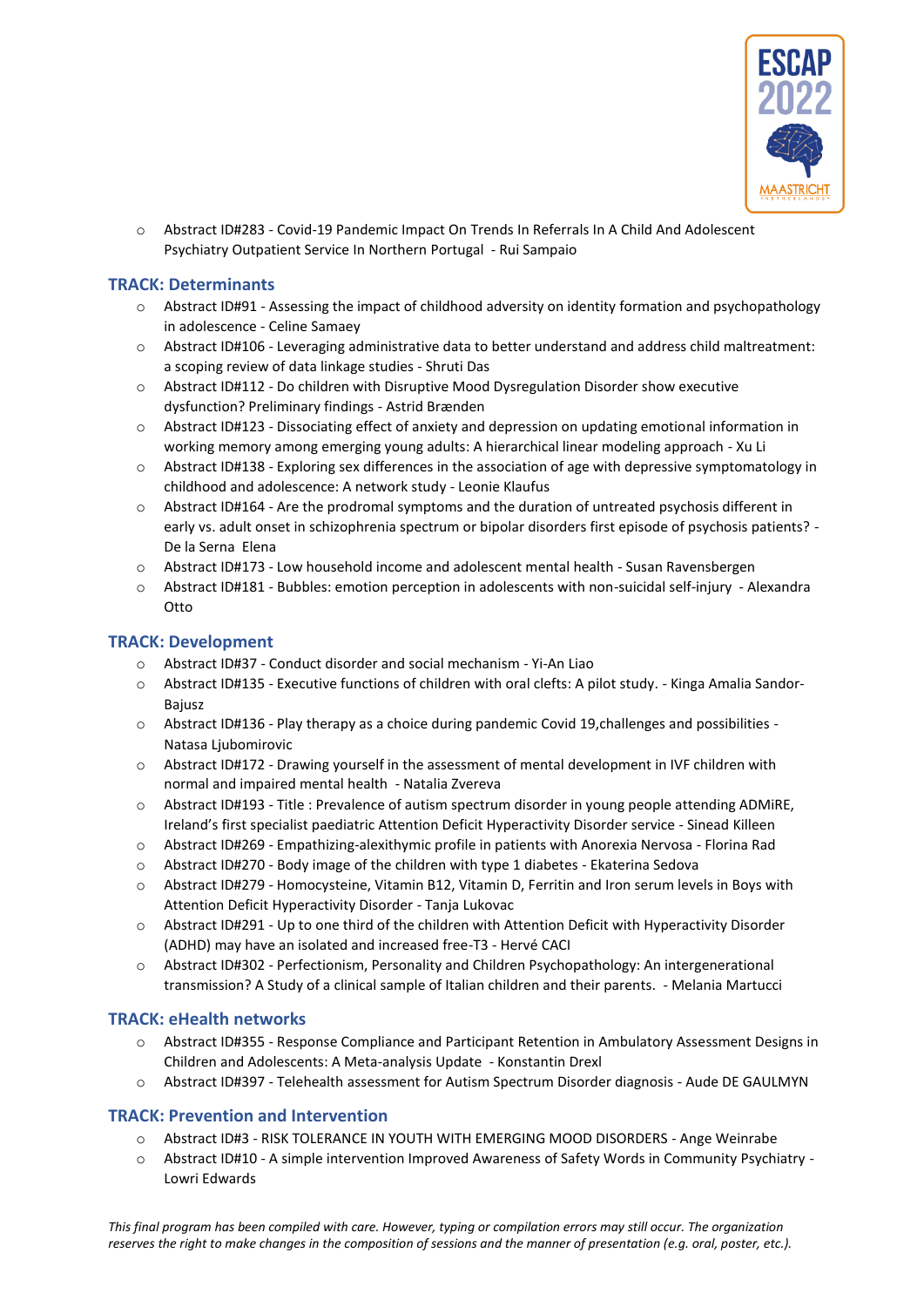

- o Abstract ID#29 Sharing experiences with implementing the Neurosequential Model of Therapeutics in the health care system in the Netherlands. - Roland Verdouw
- o Abstract ID#46 The effect of a one-time mindfulness intervention on children and adolescents Angelika Ecker
- o Abstract ID#47 Oral Presentation on "Trampoline-Mind": Promoting children's mental health and preventing addiction by stress reduction and mindfulness-based elements - Lina-Sophia Falkenberg
- o Abstract ID#113 Assessing the effectiveness of ADMiRE, Ireland's first early access specialist service for childhood ADHD. - Niamh Crowley
- o Abstract ID#116 Sleep difficulties in children and adolescents with Attention Deficit Hyperactivity Disorder (ADHD) in an ADHD specialist service in Ireland. - Laura Bond
- o Abstract ID#141 Long term (1 year) psychosocial interventions impact for children (8-11) with emotional and behavioral problems – results from case series study in Lithuania - Monika Misevičė
- o Abstract ID#142 Attachment changes after 1 year of Trust-based Relational Intervention® (TBRI®): is it possible? - Monika Misevičė
- o Abstract ID#165 Cognitive reserve and its correlates in child and adolescent offspring of patients diagnosed with schizophrenia or bipolar disorder - De la Serna Elena
- o Abstract ID#171 From calling for help to asking for help Mélanie Staehlin-Mauri
- o Abstract ID#223 Enhancing Prediction of Youth Suicidal Behavior Post Hospitalization: A Longitudinal Study of the HPA, Immune and Sleep Measures - Roy Ratson
- o Abstract ID#235 Prospective follow up of a preventive intervention to reduce suicidality, and childhood-adversity associated cortisol – immune reactivity gene expression markers among high-risk adolescents. - Amit Shalev
- o Abstract ID#243 Emotional Reactivity and Family Related Factors in Adolescent Emergency Presentations with Self-Injurious Thoughts and Behaviors - Stephanie Kandsperger
- o Abstract ID#247 Improvement in symptoms of selective mutism over the course of one year in the Japanese survey - Junya Takagi
- o Abstract ID#251 Methods and Strategies for Reducing Seclusion and Restraint in Child and Adolescent Psychiatric Inpatient Care - Charlotta Perers

#### <span id="page-4-0"></span>**TRACK: Social and family networks**

- o Abstract ID#4 Parental Stress and Quality of Life in Parents of Children in Early Childhood with Autism Spectrum Disorder - Leanne Dijkstra-de Neijs
- o Abstract ID#42 Identifying the Symptoms of ADHD and Disruptive Behavior Disorders Most Strongly Associated with Functional Impairment in Children: A Network Approach - Ann-Kathrin Thöne
- o Abstract ID#66 From paper to practice: dilemmas when providing integrated care for youth at-risk Laura Veerman
- o Abstract ID#92 Caregivers of children with ASD: what determines their quality of life? Leontine W. ten Hoopen
- o Abstract ID#98 Specialist integrated care teams to improve support for families with multiple problems - Helena Heek
- o Abstract ID#162 The development of a virtual reality-based intervention for adolescents with disruptive behaviour problems - Renée Klein Schaarsberg
- o Abstract ID#176 Development of a coding system for observed parental autonomy support and psychological control - Wilma Wentholt
- o Abstract ID#207 Parenting and adolescent affect during momentary parent-adolescent interactions: Impact of adolescent depression - Loes Janssen
- o Abstract ID#504 Perceived Support and Sense of Social Belonging in Young Adults Who Have a Parent With a Mental Illness - Genevieve Piché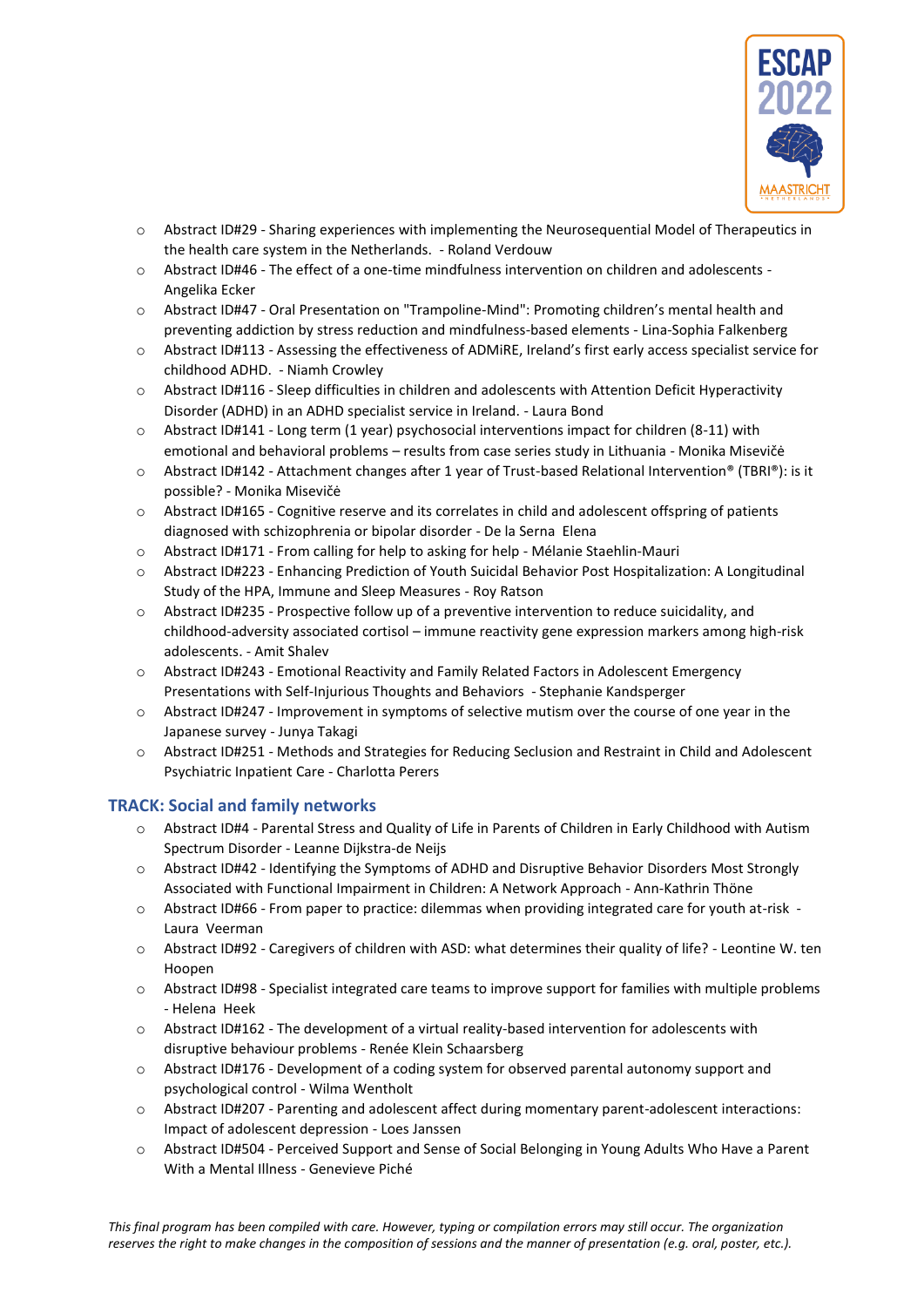

o Abstract ID#597 - The effectiveness of Non-Violent Resistance for juveniles with Mild Intellectual Disabiliy - Robert Vermeiren

#### <span id="page-5-0"></span>**TRACK: Treatment**

- o Abstract ID#62 Treatment planning in media-related disorders using the I-PACE model Oliver Bilke-Hentsch
- o Abstract ID#68 Insights and attitudes of practitioners on formal involuntary treatment for adolescents and young adults with anorexia nervosa - Tim Offringa
- o Abstract ID#93 Acute and Chronic Cognitive Side Effects of AEDs in Adolescents with Epilepsy TETIANA SKRYPNYK
- o Abstract ID#103 Patterns of longitudinal medical treatment of pediatric patients ever-diagnosed with attention deficit hyperactive disorder (ADHD): a community-based, retrospective, naturalistic study - Shlomit Tsafrir
- o Abstract ID#125 High and Intensive Care for youth (HIC-J) Joost Waas
- o Abstract ID#196 Withdrawing methylphenidate in relation to serum levels of ferritin and zinc in children and adolescents with attention-deficit/hyperactivity disorder - Paul Rosenau
- o Abstract ID#197 Adherence to clinical guidelines for dose finding and monitoring methylphenidate use: a medical record audit in child and adolescent mental health care and pediatrics settings - Paul Rosenau
- o Abstract ID#226 Olanzapine in adolescent anorexia nervosa: an open observational study using therapeutic drug monitoring for quality assurance - Andreas Karwautz
- o Abstract ID#316 Treatment-Resistant Anorexia Nervosa in children and adolescents. A naturalistic, case-control study - Jacopo Pruccoli
- o Abstract ID#318 Low-dose olanzapine in the treatment of individuals with Anorexia Nervosa in developmental age. An observational, naturalistic, case-control study. - Jacopo Pruccoli

#### <span id="page-5-1"></span>**TRACK: Young professionals**

<span id="page-5-2"></span>o Abstract ID#117 - Training in CAPP in Turkey and in Switzerland: differences and similarities - Bahar Sen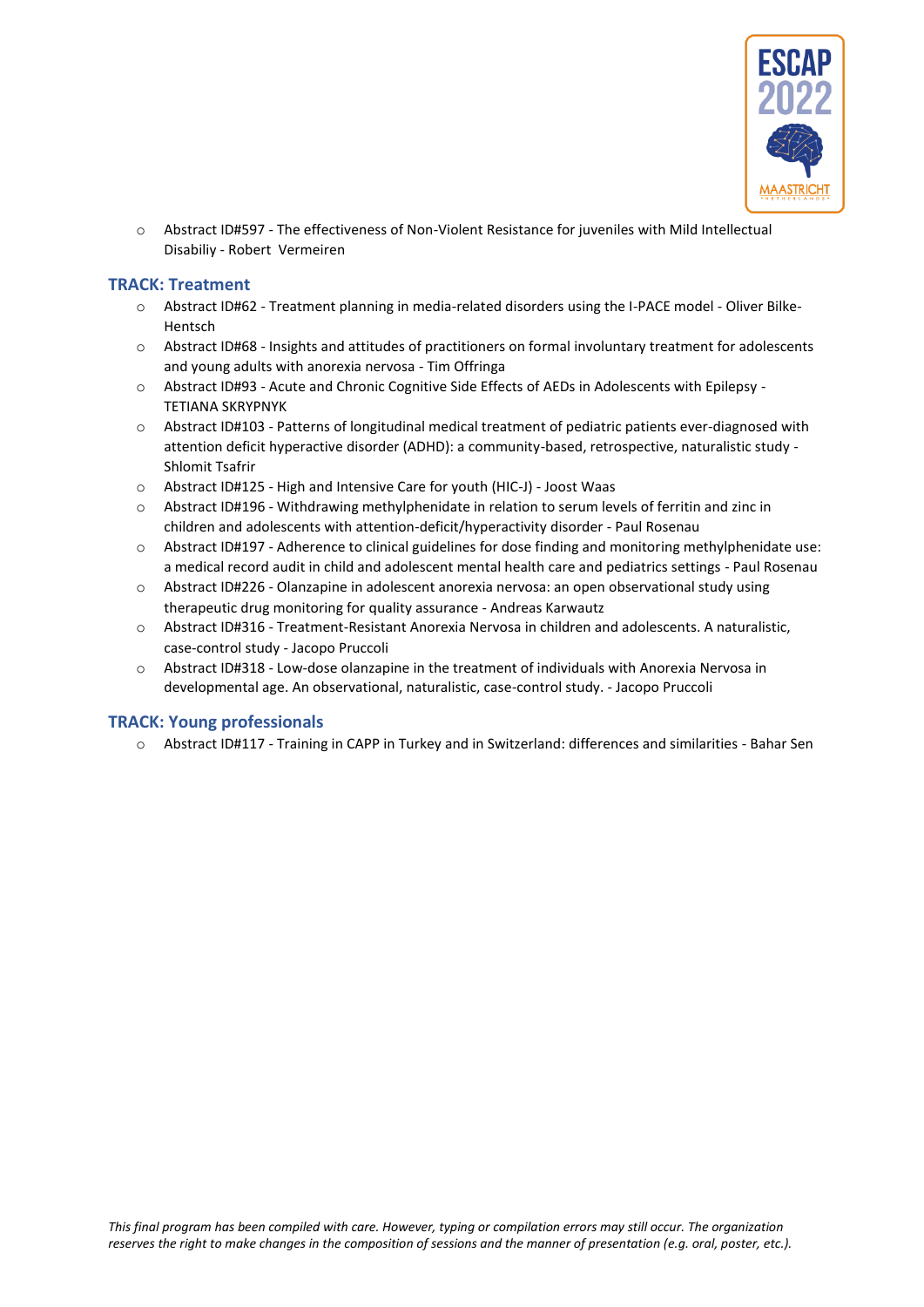

# **MONDAY 20 JUNE 2022**

**Presenting moments:** 

| <b>Morning coffee break:</b> | $10.30 - 11.00$ hours |
|------------------------------|-----------------------|
| Lunch break:                 | $12.30 - 14.00$ hours |
| Afternoon coffee break:      | $16.00 - 16.30$ hours |

#### <span id="page-6-0"></span>**TRACK: Brain and genetic networks**

- o Abstract ID#131 Pain Sensitivity in Adolescent Non-Suicidal Self-Injury Neurobiological Concomitants and Clinical Findings - Michael Kaess
- o Abstract ID#280 Symptoms of ADHD in parents of young people with ADHD Imran Khurshid
- o Abstract ID#400 Differential white matter involvement in drug-naïve children with Tourette syndrome and obsessive-compulsive disorder - Giulia Conte
- o Abstract ID#452 Association between polygenic risk scores for psychiatric disorders and fluoxetine response in children and adolescent patients - Natalia Rodríguez
- o Abstract ID#469 1H-NMR Based Metabolomics in Paediatric Acute-Onset Neuropsychiatric Syndrome (PANS) and Autism Spectrum Disorder (ASD): diagnostic and pathophysiological implications - Agata Maria Capodiferro
- o Abstract ID#473 The effect of rare genetic mutations on the ASD phenotype: a study in neurofibromatosis type 1 - Edward Debbaut

#### <span id="page-6-1"></span>**TRACK: COVID-19**

- o Abstract ID#81 Neuropsychiatric manifestations of COVID-19: a six year old girl with multiystem inflammatory syndrome - Kamilė Plėšnytė- Čapkauskienė
- o Abstract ID#241 Service utilization during pandemic in a Community CAMHS in Northwestern Greece Konsantinos Kotsis
- o Abstract ID#304 Impact of COVID-19 Vaccine Curriculum on High School Students Mark Solinski
- o Abstract ID#311 Increased incidence of mental health issues among adolescents Sophocles Yiannakou
- o Abstract ID#321 Impact of Presentations to Primary Care on Referrals to CAMHS during COVID19. Claire Kehoe
- o Abstract ID#340 Neuropsychiatric patients admitted to an Italian paediatric care hospital in two years of COVID-19 pandemic: sociodemographic and clinical characteristics - Michela Gatta
- o Abstract ID#367 Worsening of symptoms in ADHD children and adolescents as a result of increased parental stress before, during and after Covid-19. - Rozela Tarazhi
- o Abstract ID#409 Resilience, self-harm and posttraumatic distress in Irish young people during the COVID-19 pandemic. - Finiki Nearchou
- o Abstract ID#462 Parent anxiety predict child aberrant behaviors across the pandemic in families with autism - Herdem Aslan Genç
- o Abstract ID#489 PSYCHOPATHOLOGIES AMONG CHILDREN AND ADOLESCENTS SUFFERED FROM COVID-19 INFECTION: PRELIMINARY STUDY - Esra YURUMEZ
- $\circ$  Abstract ID#499 Parental satisfaction with the online delivery of the Incredible Years ASLD® intervention: supporting families and child development in the context of the COVID-19 pandemic - Fatima Valencia-Agudo
- o Abstract ID#505 Impact of Covid-19 pandemic on psychiatric residents' training Ghassen Amri
- o Abstract ID#518 Assessment of the psychological impact of the lockdown and COVID-19 pandemic on children and adolescents in Tunisia - Fatma Charfi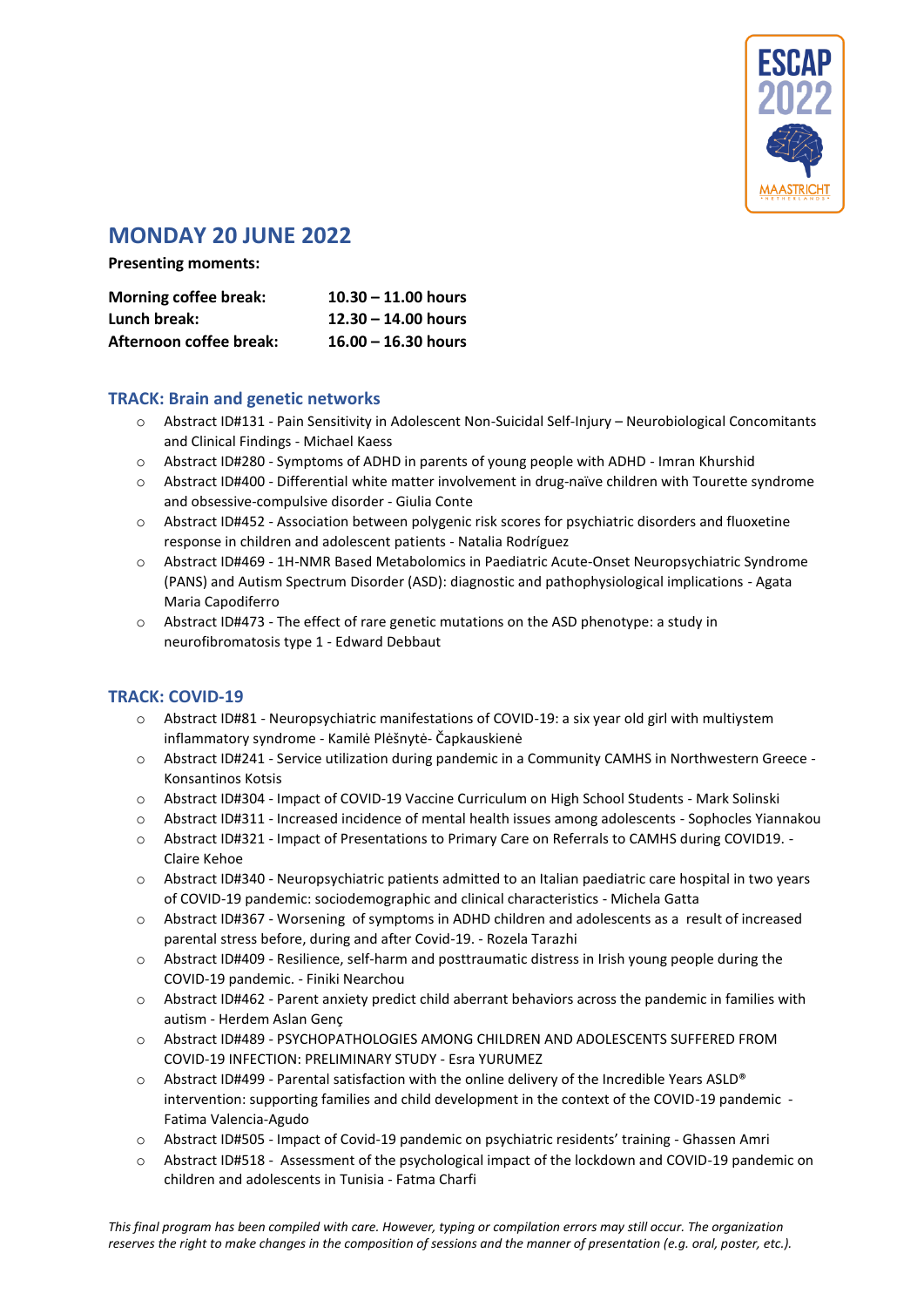

#### <span id="page-7-0"></span>**TRACK: Determinants**

- o Abstract ID#184 Adolescent cannabis experimentation and unemployment in young to mid-adulthood: results from the French TEMPO Cohort study - Maria Melchior
- o Abstract ID#194 Association between thyroid autoimmunity and antidepressant treatment-emergent mania in pediatric mood disorders - Dogukan Koc
- o Abstract ID#224 A "IT'S NEVER LUPUS" PROBLEM: Psychiatric manifestations of an autoimmune disease - Andreea Roxana Samuila
- o Abstract ID#246 EVALUATION OF THE BENEFIT FROM MILIEU THERAPY OF CHILDREN AND ADOLESCENTS WITH SELF HARM BEHAVIOR - Bahar Sen-Yavas
- o Abstract ID#256 Adolescent subtype of borderline personality disorder: comorbidity and syndromal interrelations - Evgeniy Koren
- o Abstract ID#387 Preterm birth, poor fetal growth and anxiety disorders in children and adolescents Tiia Ståhlberg
- o Abstract ID#419 Psychosocial factors that affect propensity to alcohol and substance use in population of young refugees - Jelena Vasic
- o Abstract ID#437 Expanding the Workforce in Early Childhood Developmental, Behavioral, Emotional and Mental (DBEM) Health Disorders with ECHO and an Early Childhood DBEM Curriculum - Mary Leppert

#### <span id="page-7-1"></span>**TRACK: Development**

- o Abstract ID#172 Drawing yourself in the assessment of mental development in IVF children with normal and impaired mental health - Natalia Zvereva
- o Abstract ID#330 Patterns of visual exploration during a joint attention paradigm in children with Autism Spectrum Disorders - Stefania Solazzo
- o Abstract ID#390 Longitudinal monitoring of internalizing and externalizing psychopathology symptoms in epidemiological and help-seeking subjects: trajectories characterization through an unsupervised cluster analysis - Eleonora Rosi
- o Abstract ID#402 Giftedness, neurodevelopmental and psychopathological disorders in a sample of children referred to a Child Neurology and Psychiatry Center: A retrospective study. - Miriam Arico
- o Abstract ID#404 SLUGGISH COGNITIVE TEMPO AND CHILDHOOD ABSENCE EPILEPSY SYMPTOMS MIGHT BE INDISTINGUISHABLE IN CLINICAL SETTINGS - Akın Tahıllıoğlu
- o Abstract ID#457 The role of inflammatory processes in ASD: Associations between cytokine profiles and autistic symptoms - Theresia Volk
- o Abstract ID#513 How do pregnant mothers communicate with their fetus? Samiha Laoures Meddouri
- o Abstract ID#538 Clinical factors associated to Social anxiety in children with ASD Takoua BRAHIM

#### <span id="page-7-2"></span>**TRACK: eHealth networks**

o Abstract ID#603 - Parent Training Programs for Toddlers with ASD - Sabri Herguner

#### <span id="page-7-3"></span>**TRACK: Prevention and Intervention**

- o Abstract ID#89 Early detection of psychosis in adolescents treated in Child and Adolescent Mental Health Services: preliminary insight of a new program in French-speaking Belgium. - Simone Marchini
- o Abstract ID#155 Development of the pupillary light reflex in infants at increased likelihood of developing ASD - Lyssa de Vries
- o Abstract ID#258 Sense of Coherence and its Association with Psychological Problems in Youth Olney Rodrigues de Oliveira
- o Abstract ID#275 Similarities and differences of psychodynamic components of early development in adolescents with eating disorders - Milica Vlaisavljevic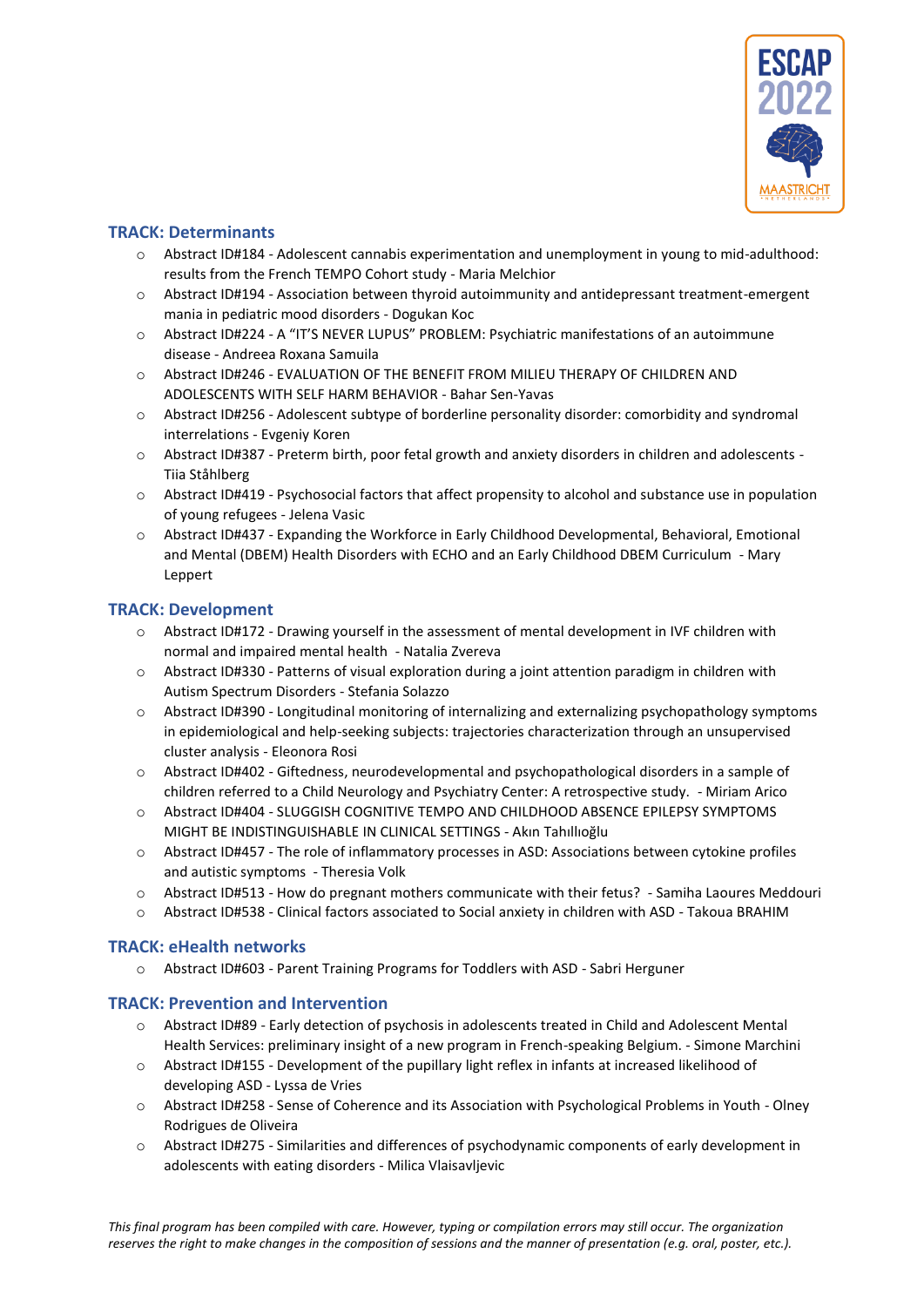

- o Abstract ID#285 Developmental trajectories of autistic behaviors in the adolescent population related to educational outcomes: Avon Longitudinal Study of Parents and Children - Anne Smit
- o Abstract ID#290 Attachment disorder researched on clinical population of adolescents Olivera Aleksic Hil
- o Abstract ID#300 How the presence of a chronic health disorder affects the relationship between siblings - Florina Rad
- o Abstract ID#322 Self-harm and suicidality in gender-nonconforming youth: analysis of an inpatient sample with severe psychopathology - Ilaria Secci
- o Abstract ID#356 Quality of life and psychiatric problems in children and adolescents Enikő Kiss
- o Abstract ID#362 Understanding the benefits of a "Family class" on the quality of life and behavioural problems of "highly disruptive" pupils - Andrea Gragnani
- o Abstract ID#370 Executive Functions Mediate the Association between ADHD Symptoms and Anxiety in a Clinical Adolescent Population - Anne-Lise Haugan
- o Abstract ID#373 New Media: Effects of Social Media, Internet Addiction and Pornography on Adolescents' lives - Amélie Galladé
- o Abstract ID#381 ADAPTATION OF THE LIGHTHOUSE PARENTING PROGRAMME TO SPANISH CHILD AND ADOLESCENT MENTAL HEALTH CENTRES - Ariadna Perez-Domingo
- o Abstract ID#391 Daydreaming and psychopathology: prevalence and correlational patterns in a community sample of adolescents - Giulia Conte
- o Abstract ID#395 " Metaphor in the Lighthouse Parenting Program as a bridge between a parent's childhood and understanding their own child. What benefits and risks to the mentalization process do we need to be aware of when leading MBT group?" - Anna Szczepaniak
- o Abstract ID#433 Behind the scenes of the Portuguese adaptation of the Lighthouse Parental Program Celia Sales
- o Abstract ID#497 Perspectives of children, parents, and psychosocial workers about an IPT-based bibliotherapy book for children that have a parent with a mental illness - Geneviève Piché

#### <span id="page-8-0"></span>**TRACK: Social and family networks**

- o Abstract ID#234 First results of an integrative treatment combining family and trauma treatment for children who experienced child abuse and neglect - Mara van der Hoeven
- o Abstract ID#237 NEURAL AND PSYCHOLOGICAL RESPONSES OF DEPRESSED AND NON-DEPRESSED ADOLESCENTS TO EYE CONTACT WITH THEIR PARENT, AND UNFAMILIAR PEERS AND ADULTS - Mirjam **Wever**
- o Abstract ID#314 Metaphor in the Lighthouse Parenting Program as a bridge between a parent's childhood and understanding their own child. What benefits and risks to the mentalization process do we need to be aware of when leading MBT group?" - Anna Szczepaniak
- o Abstract ID#319 Acculturative stress and immigrant generations in a group of children and adolescents with Feeding and Eating Disorders - Jacopo Pruccoli
- o Abstract ID#334 The added value of Virtual Reality to Parent-Child Interaction Therapy Iza Scherpbier
- o Abstract ID#349 Journey towards an interdisciplinary and integrative care in a large German center of Child and Youth welfare - Juliane Medda
- o Abstract ID#374 Child maltreatment and psychiatric disorders in an Italian sample of adolescent inpatients and outpatients - Elena Arigliani
- o Abstract ID#383 Stress, Eating Behavior and Adverse Health in Parents of a Young Child with Autism Spectrum Disorder - Anna van der Lubbe
- o Abstract ID#384 Affective and Neural Responses to Parental Praise and Criticism in Depressed Adolescents: Influences of Self-Views and Parental Perceptions - Lisanne van Houtum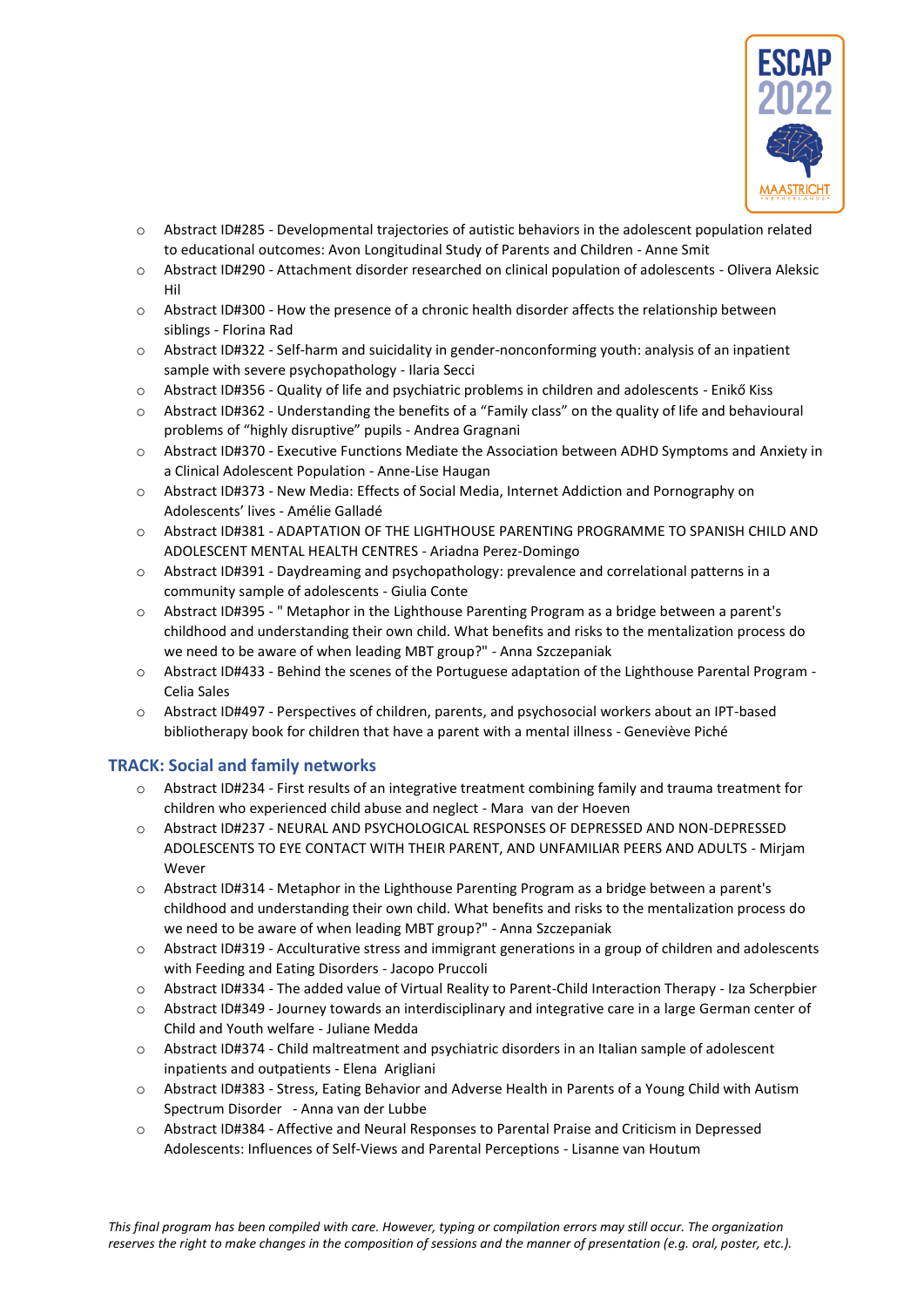

o Abstract ID#471 - Psychopathological symptoms in parents of adolescents with anorexia nervosa - Eleonora Brasola

#### <span id="page-9-0"></span>**TRACK: Treatment**

- o Abstract ID#51 Family perspectives on effective factors in Narrative Family Therapy Nina Tejs Jørring
- o Abstract ID#153 Smart sensory technology in tele-psychotherapy of children and adolescents with obsessive-compulsive disorder (OCD): a feasibility study - Annika Kristin Alt
- o Abstract ID#154 SUCCESSFUL TREATMENT OF INSOMNIA IN ASD WITH PEDIATRIC PROLONGED RELEASE MELATONIN (Slenyto®): A CASE REPORT - Oliviero Bruni
- o Abstract ID#199 Play Therapy as a Treatment Intervention Dineke Bent
- $\circ$  Abstract ID#217 The application of EMDR integrative group treatment protocol with children in the aftermath of the Nyiragongo volcano eruption in DRC. - Elisabetta Dozio
- o Abstract ID#238 Differences in treatment satisfaction between children and adolescents in inpatient psychiatry – development of an assessment instrument for children and some comparative results - Ferdinand Keller
- o Abstract ID#239 Trends in treatment satisfaction in German inpatient adolescent psychiatry a 7-year panel analysis in 10 hospitals - Renate Schepker
- o Abstract ID#250 A mindfulness program for children with ADHD: effect on nuclear symptoms, executive functions and cortisol levels. - Anna Huguet
- o Abstract ID#252 A therapy program assisted with dogs focusing on sleep disorders and behavioral and emotional dysregulation in children with Autism Spectrum Disorder - Vanessa Pera
- o Abstract ID#292 Implementing a Multifamily treatment in a Day Care Hospital For Adolescents Victor Ribes Carreño

#### <span id="page-9-1"></span>**TRACK: Young professionals**

<span id="page-9-2"></span>o Abstract ID#38 - The mediating role of microbiome on the association between ambient air pollution and autistic traits - Johanna Inhyang Kim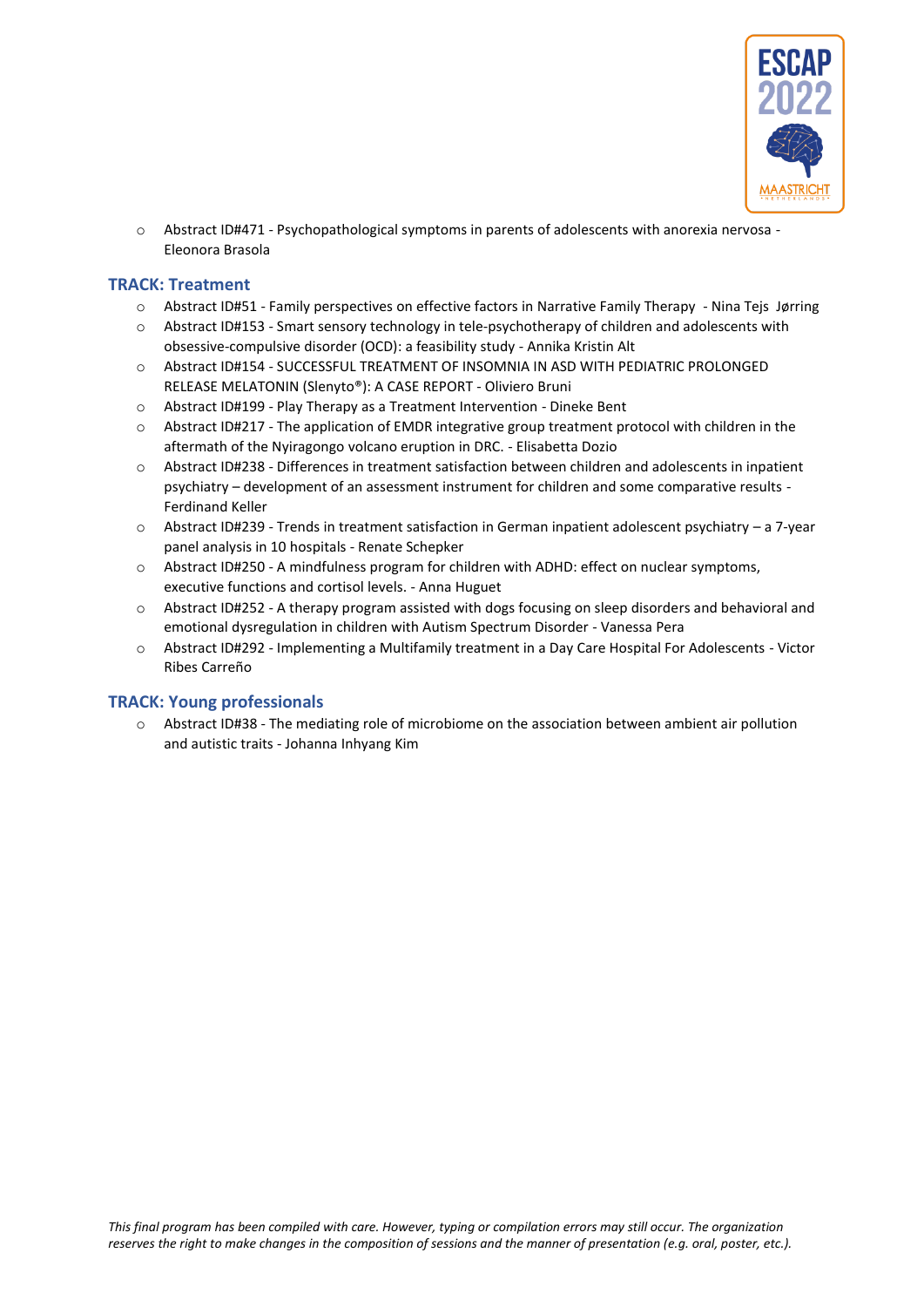

# **TUESDAY 21 JUNE 2022**

**Presenting moments:** 

| <b>Morning coffee break:</b> | $11.00 - 11.30$ hours |
|------------------------------|-----------------------|
| Lunch break:                 | $12.30 - 13.15$ hours |
| Afternoon coffee break:      | $14.45 - 15.15$ hours |

#### <span id="page-10-0"></span>**TRACK: Brain and genetic networks**

- o Abstract ID#474 Cognitive response of healty/ADHD children during an emotional continuous performance test: an EEG study - Simona Lamorte
- o Abstract ID#530 Response inhibition performance and neural activation mediate the association between attention-deficit/hyperactivity disorder polygenic risk scores and ADHD symptoms - Gülhan Saracaydin
- o Abstract ID#531 Levels of Brain Glutamatergic Metabolites in Patients with NMDA Receptor Encephalitis Relative to Patients with Schizophrenia and Healthy volunteers: A 12 Month Follow-Up Study. - Gisela Sugranyes
- o Abstract ID#534 Correlation between metabolic profiles and EEG paroxysmal abnormalities in a population of ASD children. - Guido Teghille
- o Abstract ID#539 Unusual hallucinations of unknown neurological etiology or atypical acute polymorphic psychosis: case presentation - Kamilė Plėšnytė- Čapkauskienė
- o Abstract ID#588 Variants in the Leptin-Melanocortin System in Patients with Anorexia Nervosa Luisa S. Rajcsanyi

#### <span id="page-10-1"></span>**TRACK: COVID-19**

- o Abstract ID#30 Child And Adolescent Mental Health During the Pandemic: How Were Consultation Rates Affected? - Beste Doğar Karaca
- o Abstract ID#484 First COVID-19 pandemic-related lockdown: The experience of a national telephone help-line operated by a community child and adolescent mental health service in Greece - Konstantina Magklara
- o Abstract ID#541 COVID-19 pandemic-related impact on externalising and internalising symptoms in subject with pre-existing psychopatology: preliminary results from Italy - Federica Donno
- o Abstract ID#542 An Online Survey of Factors Associated with Internet Use in Turkish Children and Adolescents during the Covid-19 Pandemic - Mehmet Karadag
- o Abstract ID#547 COVID-19 PANDEMIC-RELATED IMPACT ON WELL-BEING IN YOUTH WITH AUTISM SPECTRUM DISORDERS AND/OR INTELLECTUAL DISABILITY: PRELIMINARY RESULTS FROM ITALY - Sara Carucci
- o Abstract ID#549 NEUROLOGICAL, PSYCHIATRIC AND NEUROPSYCHOLOGICAL SEQUELAE IN CHILDREN AND ADOLESCENTS WITH PREVIOUS SARS-COV-2 INFECTION - Veronica Scarselli
- o Abstract ID#552 Psychosocial impact of the COVID 19 lockdown on a representative sample of Tunisian families - Fatma Charfi
- o Abstract ID#554 Sleep and mood patterns during COVID-19 pandemic in early adolescents Marieke Bos
- o Abstract ID#557 Self harm in primary school children pre and post COVID restrictions Aisling Mulligan
- $\circ$  Abstract ID#558 Impact of the COVID-19 pandemic on the risk of developing psychopathology in children in Portugal: a cross-sectional study - Iolanda Faustino
- o Abstract ID#566 TREATMENT OF CHILDREN AND YOUTH IN THE PANDEMIC RANGE Natasa Ljubomirovic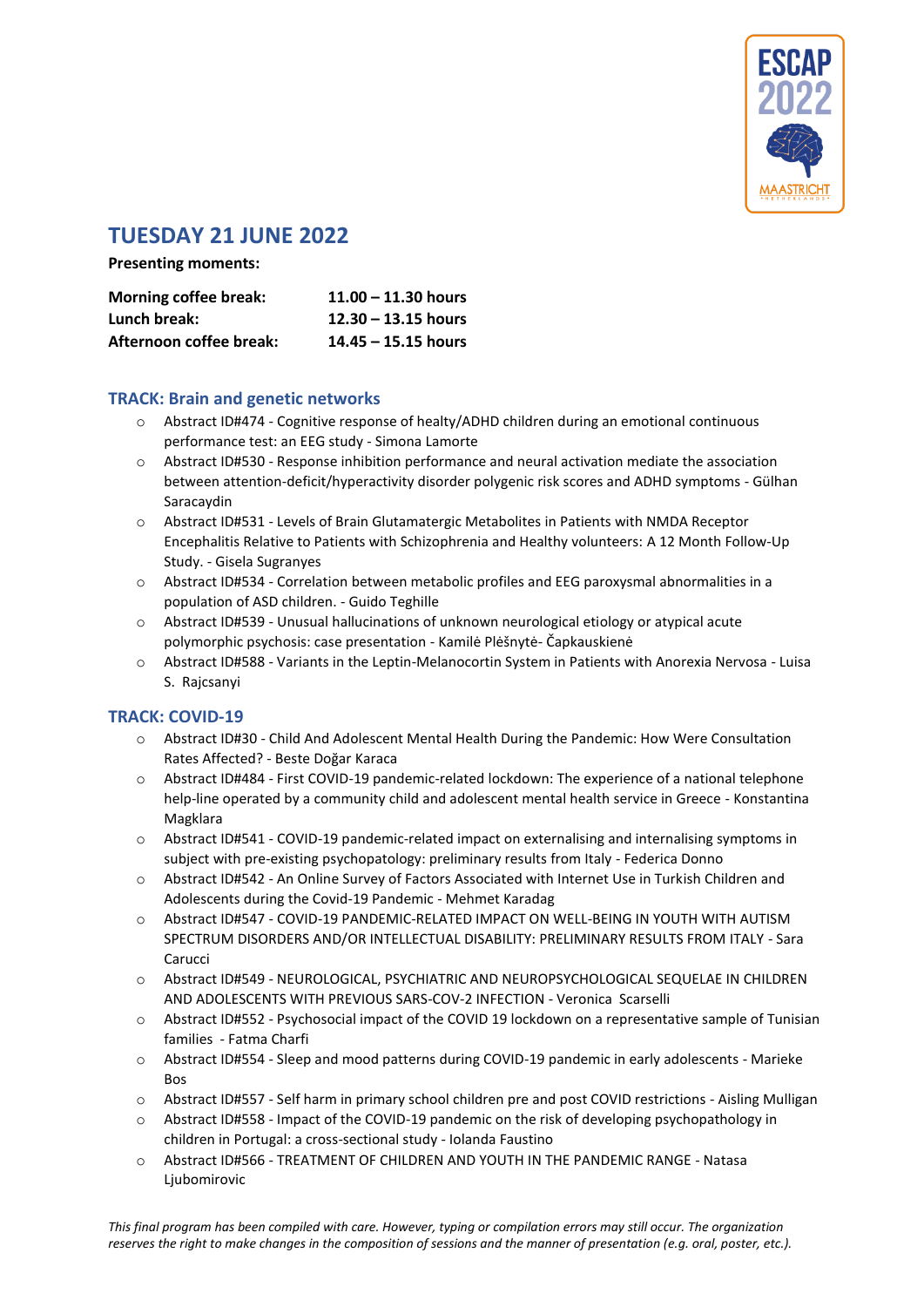

o Abstract ID#578 - Therapist and their patients in the time of the Covid 19, on this and that side and with each other - Olivera Aleksic Hil

#### <span id="page-11-0"></span>**TRACK: Determinants**

- o Abstract ID#327 Before and After Hematopoietic Stem Cell Transplantation in Thalassemia: How are the Psychiatric Status and Life Quality of These Patients? - Merve Cikili-Uytun
- o Abstract ID#425 Exploring the nature of the Relationship between Sleep and Self-harm in Young People (12-25 years): A Systematic Review - Aine French
- o Abstract ID#432 Typology and clinical correlates of nonsuicidal self-injury and suicidality in adolescents from a population based cohort - Nita de Neve-Enthoven
- o Abstract ID#454 Family and clinical correlates of suicide attempt in adolescent inpatients with depressive symptoms – a pilot study - Sanja Lestarevic
- o Abstract ID#472 Contextual determinants associated with children's and adolescents' mental health care utilization: a systematic review - Sanne Verhoog
- o Abstract ID#519 An investigation of intrapersonal predictors of daily screen time: Is Sluggish Cognitive Tempo a potential predictor? - Nuran Gözpınar
- o Abstract ID#561 School attendance problems and mental disorders: An international study in Dutch and German children and adolescents - Bas de Veen
- o Abstract ID#572 Subclinical binge eating symptoms during early adolescence and its preceding characteristics: A population-based study - Ivonne Derks

#### <span id="page-11-1"></span>**TRACK: Development**

- o Abstract ID#306 Audit of assessment and diagnostic outcomes for adolescent females referred for an assessment of Autism Spectrum Condition - Aleksandra Szczap
- o Abstract ID#464 IS THERE ANY RISK FOR METABOLIC SYNDROME IN CHILDREN AND ADOLESCENTS WITH PSYCHIATRIC DISORDERS? - Akın Tahıllıoğlu
- $\circ$  Abstract ID#491 Emotional dysregulation and adaptive functioning in preschoolers with autism spectrum disorder or other neurodevelopmental disorders - Daniele Marcotulli
- o Abstract ID#498 Comparative pilot study of thinking in adolescents with schizophrenia in 1990, 2000 and 2010 - Natalia Zvereva
- o Abstract ID#551 Hot and Cold Executive Functions in patients with Autism Spectrum Disorder without Intellectual Disability: preliminary results - Federica Donno
- o Abstract ID#556 Cold executive functions of children and adolescents with CD/ODD: results from the MATRICS project - Carla Balia
- o Abstract ID#560 Abilities and Disabilities Applying machine learning to disentangle the role of intelligence in diagnosing autism spectrum disorders - Nicole Wolff
- Abstract ID#562 Written language production in schizophrenia adolescents. Artwork Essay task. -Evgeny Shvedovskiy

#### <span id="page-11-2"></span>**TRACK: eHealth networks**

- o Abstract ID#604 Parent Training Programs for Toddlers with ASD: Effects on Parents Savas Yılmaz
- o Abstract ID#605 Parent Training Programs for Toddlers with ASD: Effects on Childrens' Social Communication Skills - Sümeyra Fırat

#### <span id="page-11-3"></span>**TRACK: Prevention and Intervention**

- o Abstract ID#456 Evaluation of an App-based mindfulness training in children and adolescents with OCD - Sarah Rempel
- o Abstract ID#461 Avoidant/Restrictive Food Intake Disorder (ARFID): clinical characteristics and long term follow up of a pediatric sample of hospitalized patients. - Valentina Francesca Cudia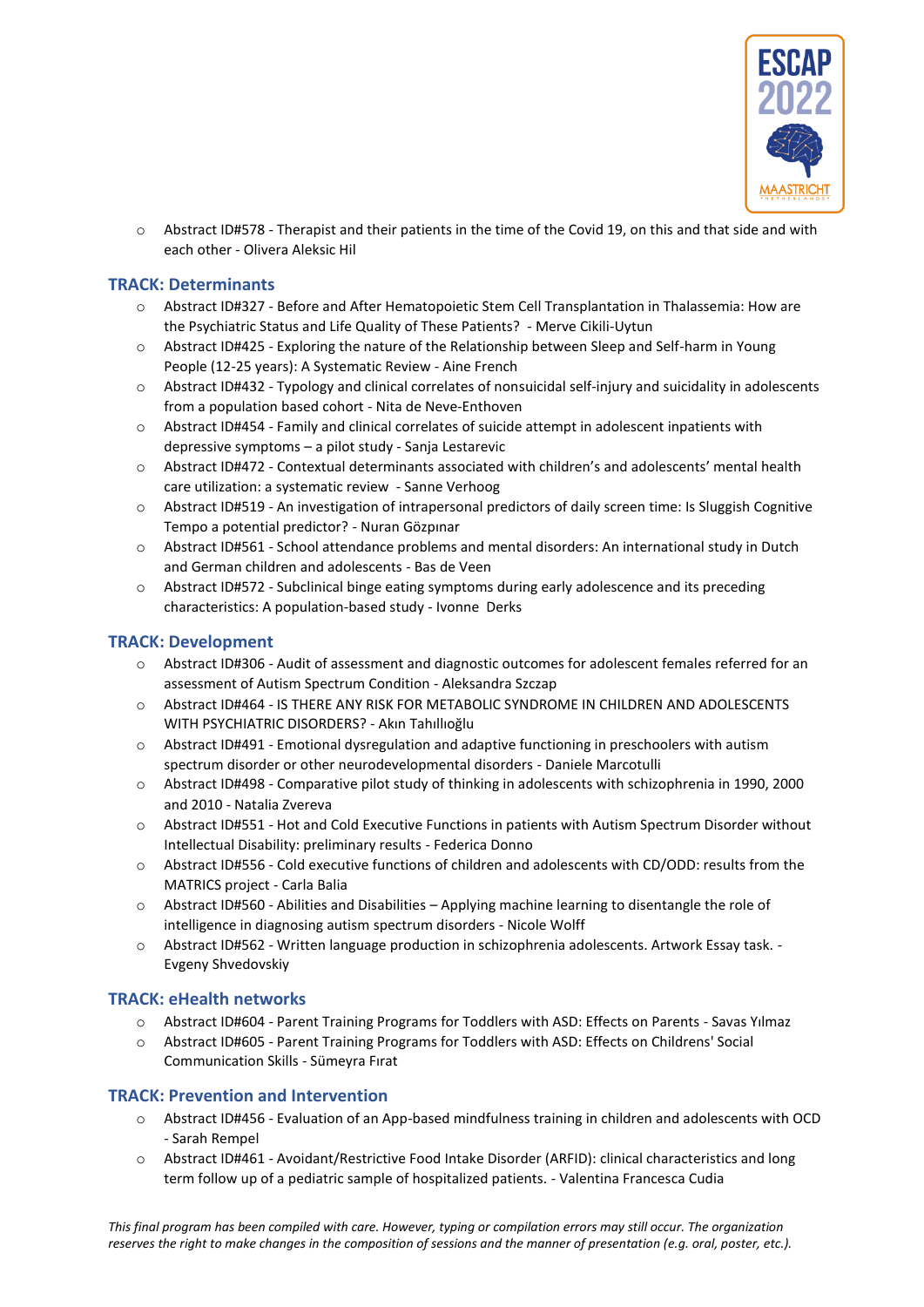

- o Abstract ID#483 The multiple faces of the thinness pursuit: four different stories of what may lie beneath Anorexia Nervosa - Mihaela Hristova
- o Abstract ID#492 The outcomes of children affected by school refusal with or without social withdrawal: long term follow-up of a clinical sample treated in a dedicated psychiatric day hospital program - Caterina Lux
- o Abstract ID#496 Patients with acute psychotic symptoms and suspected autoimmune encephalitis in the care of the network of specialists - Dora Simeonova
- o Abstract ID#510 Evaluating the efficacy and acceptability of the website "ich-bin-alles" to improve depression literacy in adolescents: randomized controlled trial - Maartje Kloek
- o Abstract ID#514 Life trajectories of young people dead by suicide Chtioui Emna
- o Abstract ID#516 Explaining executive functioning and theory of mind deficits in children with developmental language disorder in terms of inner speech - Thomas Camminga
- o Abstract ID#522 Virtual Reality intervention for improving social-emotional functioning in adolescents with DLD. - Elke Arts
- o Abstract ID#529 Early Intervention of Language and Behaviour in Multilingual Preschoolers with Developmental Language Disorders - Lisa Verbeek
- o Abstract ID#545 Drawings: a therapeutic means to reach the self Ana Sofia Milheiro
- o Abstract ID#563 Sensory integration problems in DMDD youths Hélène LAHAYE
- o Abstract ID#565 XPLORA: An Intensive Case Management Program. Vanessa Pera
- o Abstract ID#567 Sensory processing diffficulties associated with hypermobility spectrum disorders in youths: a case series - Vladimir Ferrafiat
- o Abstract ID#568 Compression garnments in youths with ASD and severe proprioceptive dysfunction Vincent Guinchat
- o Abstract ID#575 Digital indicated addiction prevention among young refugees: Participatory development process of a culturally sensitive smartphone app to reduce problematic alcohol and / or cannabis use. - Lina-Sophia Falkenberg

#### <span id="page-12-0"></span>**TRACK: Social and family networks**

- o Abstract ID#485 The effect of maternal childhood maltreatment on adolescents' development: Understanding the cycle of family risk factors - Patricia Bravo
- o Abstract ID#494 Online-Delivered Parent Training Program for Toddlers with ASD Sabri Herguner
- o Abstract ID#502 Adult Attachment style of foster host parents influences coping self-efficacy of their adolescent protegees - Nicola Großheinrich
- o Abstract ID#506 FIRST STEPS: Feasibility of implementing the Incredible Years-ASLD® program in Spanish children with Autism and preterm children with communication and/or socialization difficulties. - Fatima Valencia-Agudo
- o Abstract ID#511 Device for strengthening psychosocial skills among adolescents in humanitarian contexts - Elisabetta Dozio
- o Abstract ID#546 ELAL d'Avicenne©, promoting the language course of children and their families. SIMON Amalini
- o Abstract ID#548 The transcultural genogram Alice Titia Rizzi
- o Abstract ID#580 The effectiveness of Non-Violent Resistance for juveniles with Mild Intellectual Disabiliy - Marianne Kasius
- o Abstract ID#598 The effectiveness of Non-Violent Resistance for juveniles with Mild Intellectual Disabiliy - Katharina Visser
- o Abstract ID#599 Non-Violent Resistance: A new approach to violent and self destructive children with MID - Corine Van Vliet